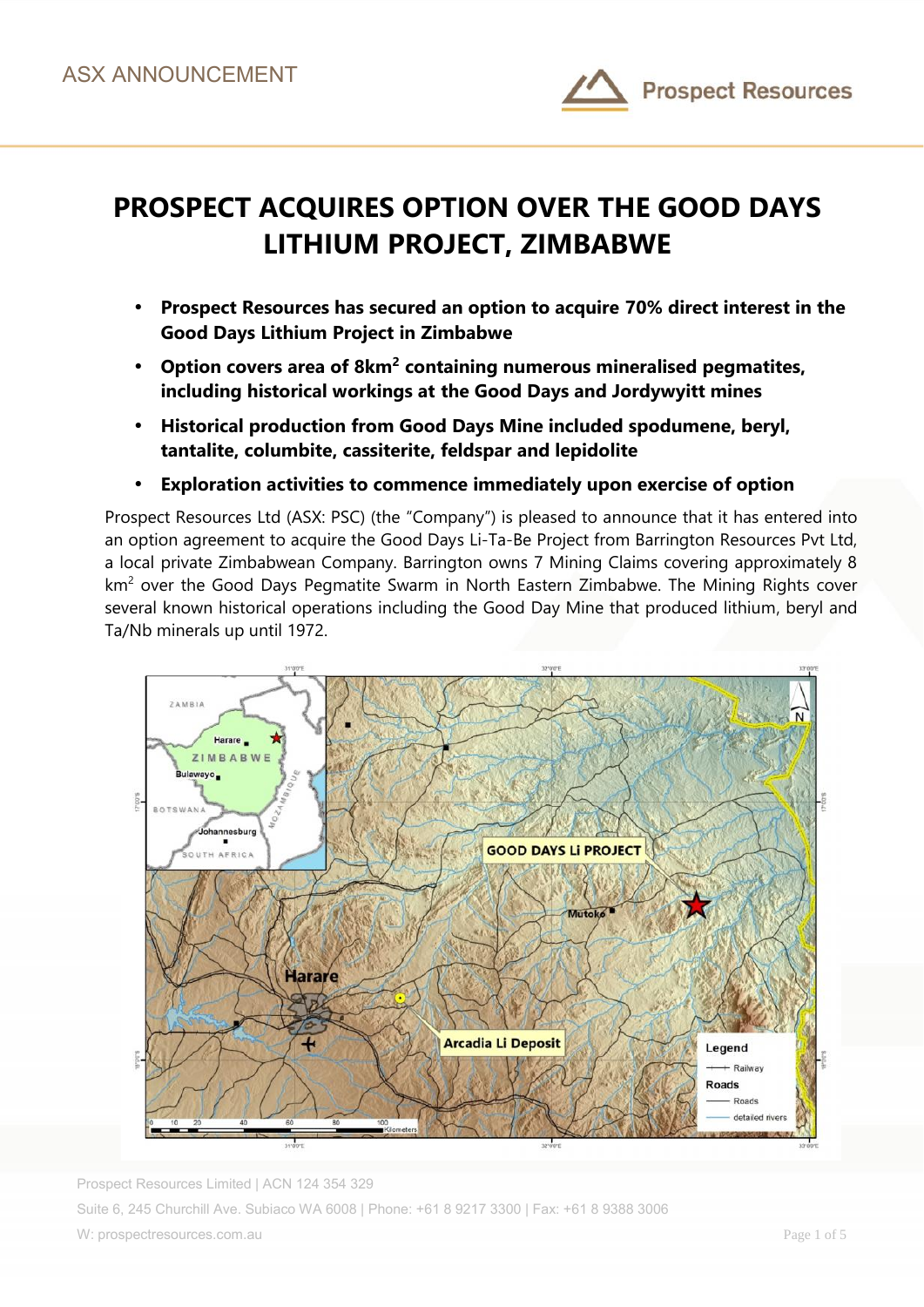

The option term will be for two months from execution, during which the Company intends to complete its technical due diligence that may include geological mapping, sampling and drilling. The acquisition supports the Company's ongoing strategy of identifying and developing quality lithium assets in Zimbabwe. Chairman of Prospect, Mr Hugh Warner had the following to say following signing of the option agreement:

"Over the last 12 months, Prospect has drilled more than 16,000m to delineate the Arcadia Lithium Deposit, one of the largest JORC reportable hard rock lithium deposits in the world. The Good Days Pegmatite field is considered as one of the larger Li mineralised pegmatite fields in Zimbabwe and we now have the opportunity to properly test and evaluate its potential and add it to our lithium portfolio. I'm looking forward to the results of the exploration work over the next two months that will hopefully reveal the project's true value and potential and add to Prospect's strategic lithium resource base in Africa."

## **PROJECT OVERVIEW & GEOLOGY**

The Good Days lithium project is located approximately 30km east of the town of Mutoka in north eastern Zimbabwe and some 160km from the capital city, Harare. The project area consists of a swarm of Lithium-Caesium-Tantalum ("LCT") type pegmatites that either intrude a regional granodiorite dome or are situated close to its contact, penetrating the mixed rocks of the Budjga Dome suite as well as the rocks of the Makaha Greenstone Belt. Numerous small historical workings and excavations are located along several pegmatites, most notably at the Good Days Mine and Jordywyitt Mines where spodumene, beryl, tantalite, columbite, cassiterite and lepidolite was produced (Figure 2).



## **Figure 1 – Local Geology of Good Days Li Project**

Prospect Resources Limited | ACN 124 354 329 Suite 6, 245 Churchill Ave. Subiaco WA 6008 | Phone: +61 8 9217 3300 | Fax: +61 8 9388 3006 W: prospectresources.com.au Page 2 of 5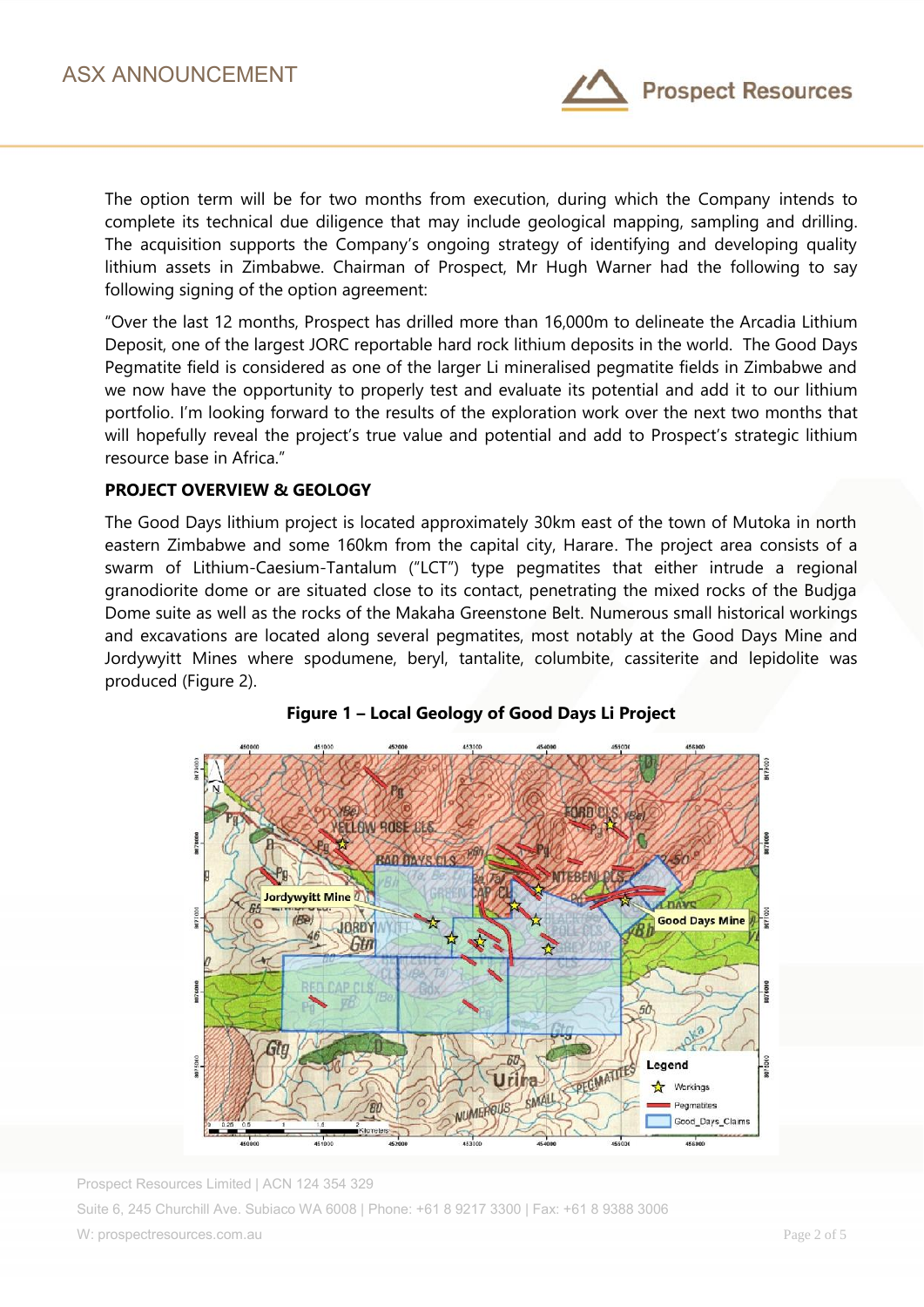

#### **Good Days Mine Pegmatites.**

The regional geological mapping over the Good Days area was completed in 1980 by Stocklmayer *et al* and published in the Zimbabwean Geological Survey Bulletin 89, where the Good Days pegmatites were reported on and are briefly summarized below.

The Good Days mine is located within a large LCT type pegmatite which is part of a swarm probably formed as a result of injection into and dilation of regional fractures by a pegmatite fluid.

The main or B pegmatite which has a length of some 750m and a maximum thickness of 60m, strikes east-west and dips moderately to the south. Two other pegmatites, A and A1, lie *en echelon* with B, but the former is thought to join the main body beneath the mine dumps.

The B Pegmatite appears variably zoned along its strike length, with the most of the pegmatite comprising coarse grained zones of microcline-perthite, quartz units and zones of fine grained albite-quartz-muscovite-biotite-porphyritic microcline. Towards the eastern end of the B pegmatite, zonation is apparent with several distinctive zones being identified over a strike length of at least 150m:

- Wall Zone being characterized by perthite with graphically intergrown quartz or by mixed feldspar.
- Outer-intermediate Zone characterized by albite and cleavelandite with quartz-mica patches
- Inner-intermediate Zone charachterised by the presence of lithium minerals, spodumene, lepidolite and zinnwaldite, plus albite and microcline perthite.
- Core Zone represented by a coarse perthite, massive quartz and some fine-grained albite.

### **Historical Production**

Development of the Good Days mine was originally restricted to eluvial deposits as well as the hand cobbing of beryl from surface outcrops. This was followed by more advanced work resulting in the development of three quarries including 3 adits and a 10m deep vertical shaft. Production from the mine was intermittent, spanning a period of 19 years beginning in 1953 and ending in 1972. Table 1 provides a summary of minerals produced at the Good Days Mine.

| <b>Tonnage</b> | <b>Production Years</b> |
|----------------|-------------------------|
| 1132           | 1970 - 72               |
| 580            | 1970 - 72               |
| 315            | 1953 - 70               |
| 91             | 1972                    |
| 2.1            | 1956 - 71               |
|                |                         |

**Table 1 – Production from Good Days Mine (1956 – 1972)**

Prospect Resources Limited | ACN 124 354 329

Suite 6, 245 Churchill Ave. Subiaco WA 6008 | Phone: +61 8 9217 3300 | Fax: +61 8 9388 3006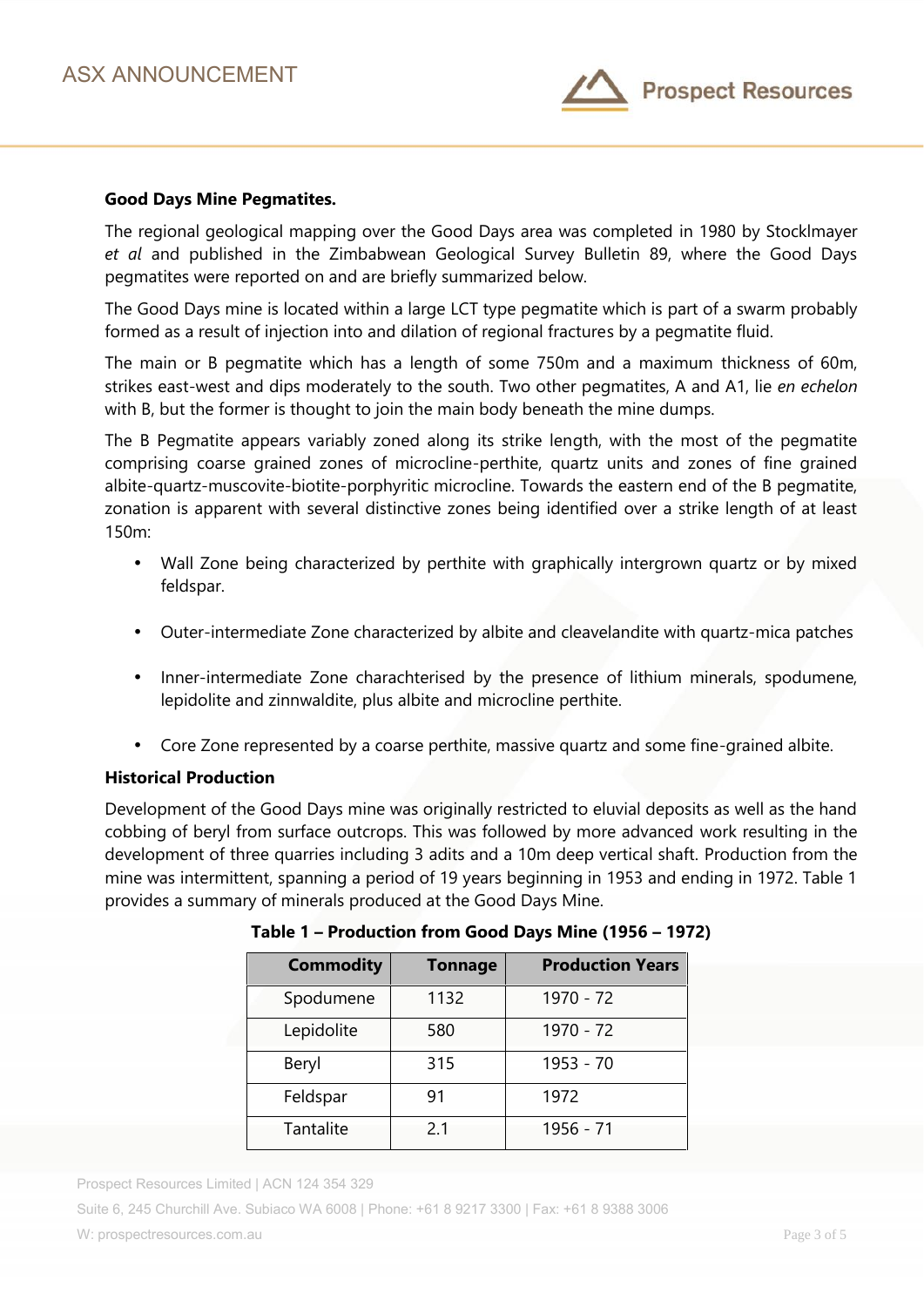

## **KEY COMMERCIAL TERMS**

The key terms of the Agreement are:

- That the Company and Barrington incorporate a Special Purpose Vehicle ("SPV") to be owned 70% by Prospect and 30% by local parties including Barrington, Farvic Consolidated Mines Pvt Ltd (a company associated with Harry Greaves and Zed Rusike, both directors of the Company) and Tamari Trust (a trust associated with Mr Chimbodza, the vendor of the Company's Arcadia Lithium Project) in order to own a 100% interest in the Good Days Lithium Project.
- The Company will pay Barrington an option fee of US\$10,000, which will give the Company an exclusive 60 day period in which to conduct due diligence and elect to exercise the option commencing on the date of execution of the Agreement.
- On exercise of the option by the Company and the transfer of 100% of Good Days Lithium Project to the SPV, the Company will pay Barrington US\$50,000.
- For a period of 48 months from the date of exercise of the option and the transfer of 100% of Good Days Lithium Project (whichever is later), the Company shall fund 100% of the exploration costs and complete exploration activities so that a Decision to Mine can be made.
- If a Decision to Mine is not declared within 48 month referred to above, then the Company shall cause the SPV to transfer the SPV's 100% interest in the Good Days Lithium Project and all exploration data and drill core to Barrington, unless the Company elects, in its absolute discretion, to extend the period by 12 months at which time the Company shall pay to Barrington US\$100,000.

# **DUE DILIGENCE TESTWORK**

The Company intends to complete its due diligence as soon as possible and will commence exploration and validation work over the Good Days Mine and surrounding target areas. Work is expected to comprise of geological mapping, sampling, trenching and drilling. Pending a successful outcome of this process and exercise of the option, the Company intends to commence with an exploration program focusing on defining a JORC reportable Mineral Resource and generating material for metallurgical testwork.

#### **For further information, please contact:**

Prospect Resources **Prospect Resources** Executive Chairman **Executive Director** 

**Hugh Warner Harry Greaves**

Ph: +61 413 621 652 Ph: +263 772 144 669